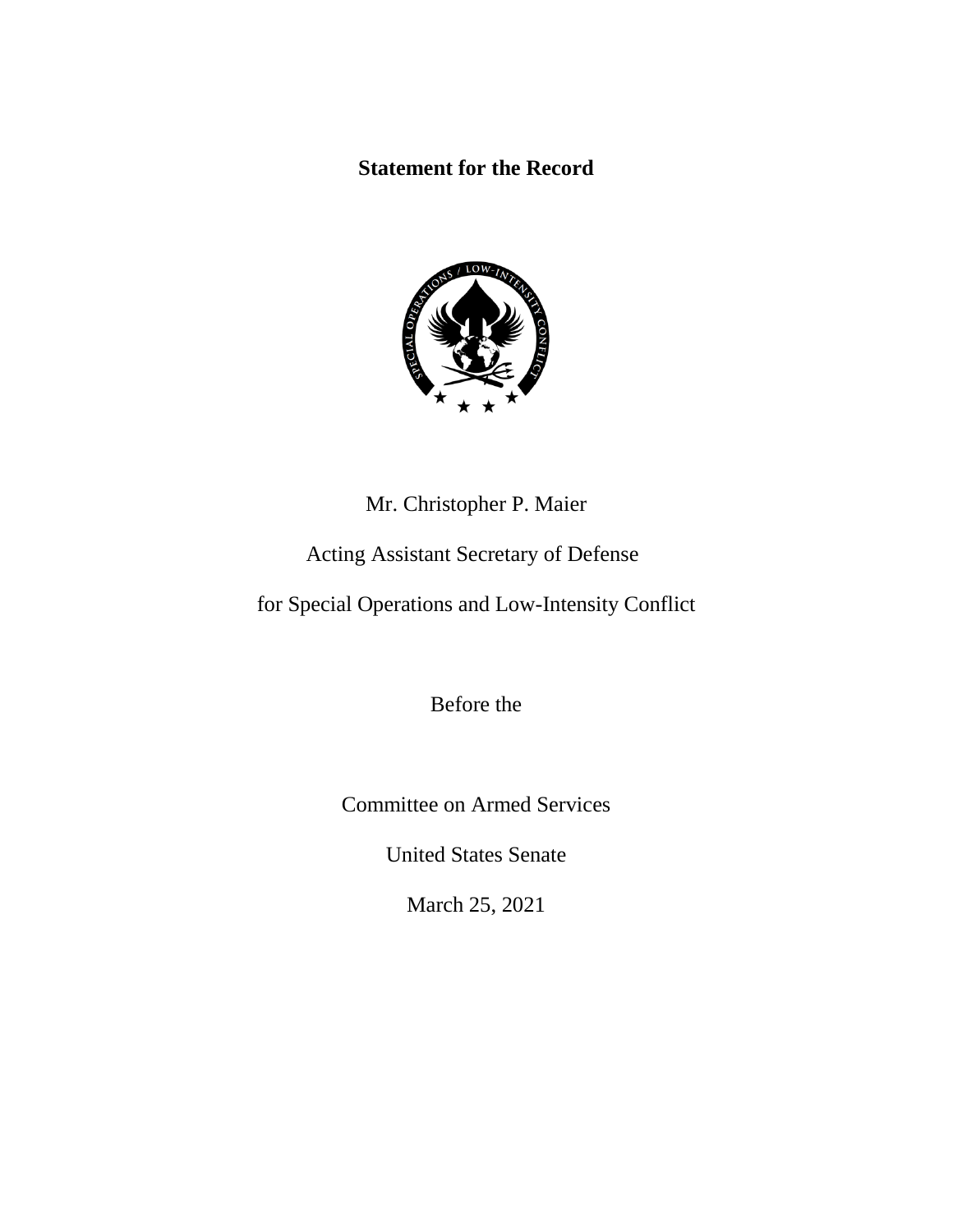#### Introduction

Chairman Reed, Ranking Member Inhofe, and other distinguished members of the committee, thank you for the opportunity to testify on our global posture for DoD's Special Operations Forces (SOF) Enterprise. As Acting Assistant Secretary of Defense (ASD) for Special Operations and Low-Intensity Conflict (SO/LIC), my remarks will focus on ASD SO/LIC's statutory responsibilities for administrative oversight of U.S. Special Operations Command (USSOCOM). I am honored to testify alongside General Clarke and General Nakasone. I greatly appreciate their decades of leadership and service in protecting the Nation's national security interests.

I would like to begin by acknowledging the service, sacrifice, and success of our Special Operations Soldiers, Sailors, Airmen, Marines, and civilians. U.S. SOF have played a critical role in every major conflict since the Second World War, and they remain in the fight today – conducting operations against ISIS, al-Qaeda and its affiliates; working alongside partners and allies; and providing our Nation's leaders with flexible and rapid response options to a wide range of national security emergencies. Since the terrorist attacks of September 11, our SOF community has established a remarkable record of achievement. From the overthrow of the Taliban regime in Afghanistan in December 2001, to the complex operations targeting the world's most notorious terrorist leaders like Osama bin Laden, and to the extraordinary effort to eliminate the ISIS caliphate in Syria and Iraq, we owe our SOF community our deepest gratitude.

Despite recent reductions in deployments, SOF remain at the forefront of U.S. combat operations, often operating in remote and hostile environments. Over the past two years, fifteen members of the SOF formation were killed in combat operations. Although SOF make up only approximately three percent of the Joint Force, they have endured more than half of U.S. combat casualties during that period. Many more have sustained life-altering injuries or suffer from psychological trauma. The service and sacrifice of these men and women challenge us to live up to the high standards they embody.

I would also like to thank Congress for your strong support of the SOF community as well as your predecessors and their foresight in recognizing the need to build and sustain special operations capabilities to respond to an increasingly complex threat environment. The Nunn-Cohen amendment that established USSOCOM and the position of ASD SO/LIC in 1986 was prescient in recognizing that future conflicts would be fought by both state and non-state actors and often through unconventional and irregular means. The authors of these reforms rightly understood that dedicated resources for Special Operations-specific purposes were essential to promoting and sustaining these capabilities within the Department.

My statement this morning will focus on how the SOF community is supporting Secretary Austin's three principal priorities as outlined in his March 3, 2021, "Message to the Force" – 1) Defend the Nation, 2) Take Care of Our People, and 3) Succeed through Teamwork. In the nearly two decades following the terrorist attacks of 9/11, SOF have continued to develop new technologies and capabilities to become the most effective counterterrorism (CT) force in history. Today, the SOF Enterprise is in the midst of a critical period of transition as the National Defense Strategy (NDS) and the Interim National Security Strategic Guidance (INSSG)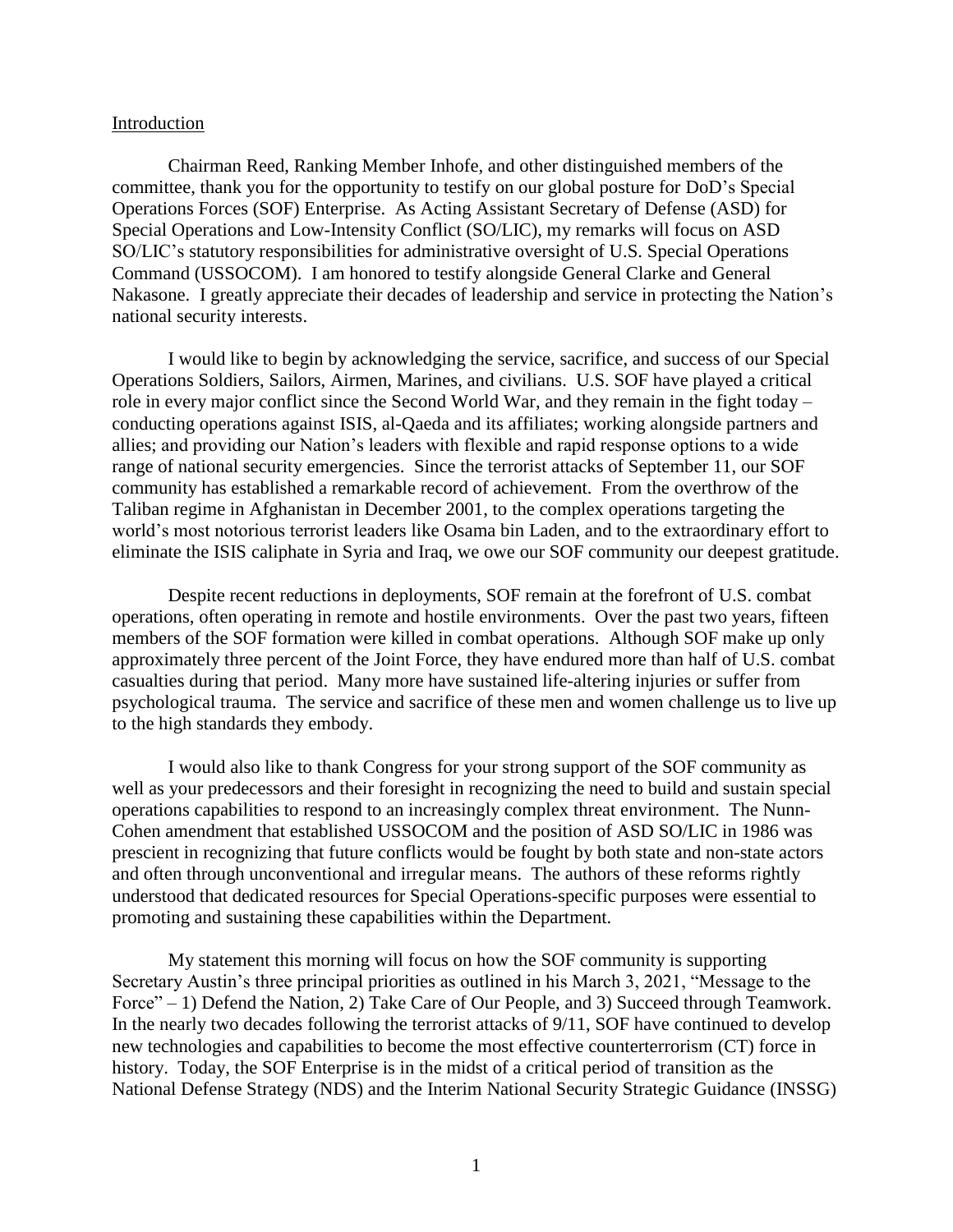challenges us to conduct counterterrorism operations more sustainably as we also adapt to the challenges of great power competition. At the same time, I am pleased to report that we have continued to improve the readiness of the force and reduce the strain of deployment on our SOF warriors and their families. Your leadership and support and have been, and will continue to be, essential in this effort.

#### Defend the Nation

Representing approximately two percent of the DoD budget, SOF play a crucial role within the Joint Force in support of multiple DoD priorities, and the SOF community continues to make progress in adapting its capabilities to the challenge of great-power *competition* with Russia and China. I emphasize the word "competition" because just as the National Defense Strategy calls on us to develop traditional military capabilities to deter and respond to threats, we are also called to strengthen alliances, innovate, and compete more effectively below the level of armed conflict. Revisionist powers, rogue states, and non-state actors are actively pursuing unconventional, irregular, and asymmetric strategies to undermine U.S. strategic interests, erode democratic institutions, and destabilize and re-shape the post-WWII world order to their advantage, without provoking a U.S. conventional military response. Indeed, as the Department continues to strengthen our traditional military capabilities, we can expect that our adversaries will increasingly employ indirect and irregular approaches to achieve their strategic objectives to capitalize on asymmetries that work to their advantage.

Thus, winning the *competition* is essential to achieving our near-term strategic objectives, and to precluding a major conflict. This is not a theoretical battle to prepare for in the future. This is today's fight, and the SOF capabilities we have nurtured over the past 30 years are essential to successfully competing – *and winning* – in today's unconventional and irregular battlespaces. In close coordination with the Joint Staff, Services, and Combatant Commands, including USSOCOM, my office is leading the implementation of the Irregular Warfare (IW) Annex to the NDS to institutionalize the Department's approach to IW throughout the Joint Force and to operationalize it for great power competition and resource-sustainable counterterrorism. The IW Annex directs the Joint Force to embrace the potential for irregular warfare to shape great power competitors' behavior proactively to our advantage, create dilemmas to deter future aggression, and strengthen alliances and partnerships.

As we adapt to meet the challenges of great power competition, we remain focused on ensuring CT operations are sustainable and focused on the most relevant threats to U.S. national security interests such as ISIS and al-Qaeda and their affiliates that continue to pose a threat to Americans and U.S. interests around the globe. Continued U.S., allied, and partner nation pressure has helped prevent these groups from attacking the homeland.

Within this strategic context, and consistent with the INSSG, we continue to adapt our global posture and develop SOF-unique capabilities that enable our operators to *compete and win* in a wide variety of contingencies, including CT, crisis response, competition below the level of armed conflict, and as a force multiplier to the Joint Force if deterrence fails. Although our adversaries increasingly employ irregular warfare tactics, SOF support can ensure the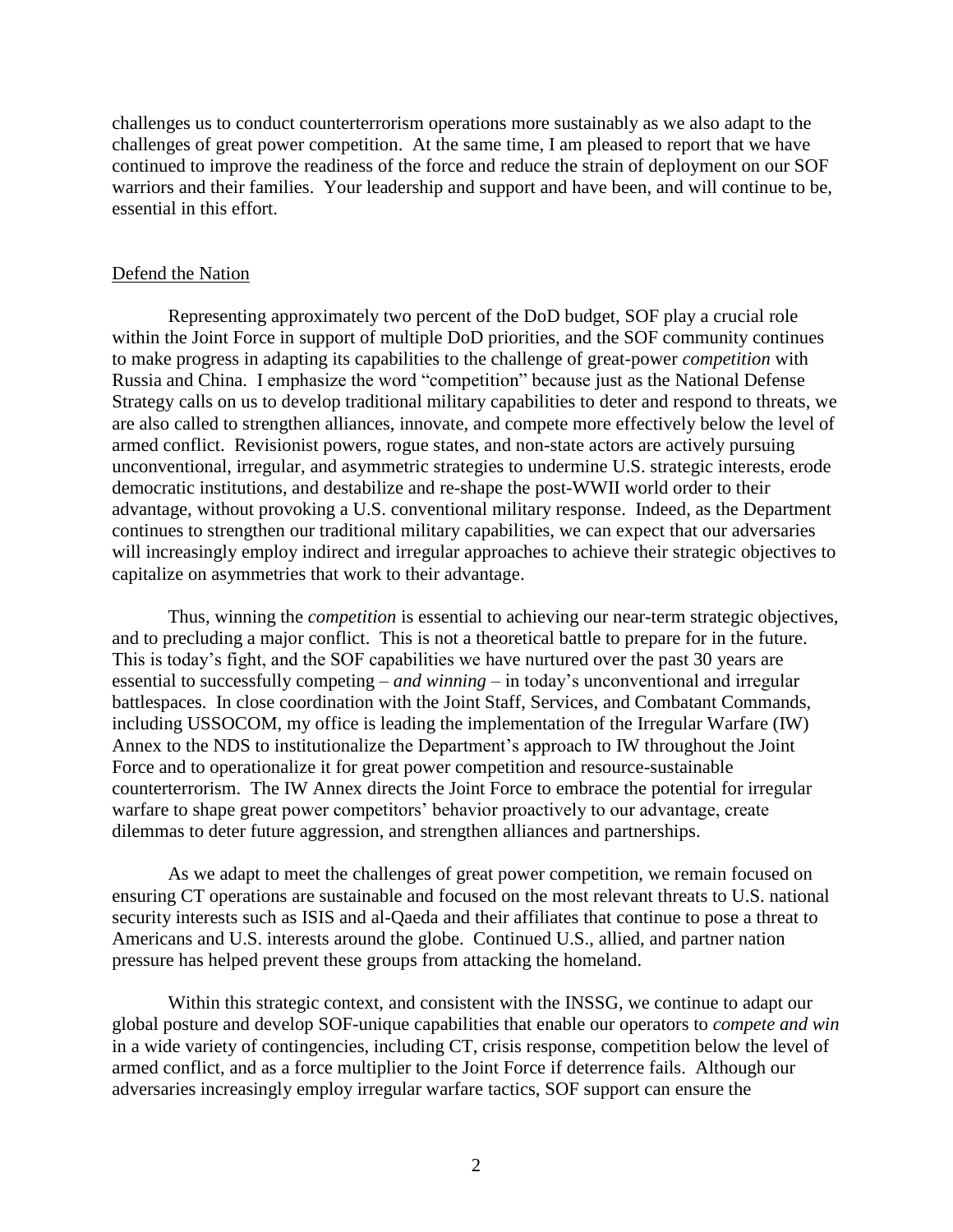Department does not depend only on high-end warfighting and deterrent capabilities. Today, approximately 40 percent of SOF deployed forces are tasked with countering malign influence of our great-power adversaries.

Central to our irregular warfare efforts is a suite of legislative authorities that underpin our efforts to address these challenges alongside our international and interagency partners. We appreciate Congress's support for the extension and expansion of "Section 1202" authority to conduct irregular warfare operations and for the establishment of a new Title 10 funding authority for operational preparation of the environment activities in the National Defense Authorization Act for Fiscal Year (FY) 2021. Authorities such as these and Section 127e of Title 10 are cost-effective, agile ways for the United States to advance our security interests working by, with, and through partners.

We continue to invest in technologies and capabilities to empower SOF to operate in denied areas and conduct high-risk operations in remote and austere environments, operate seamlessly with our general purpose force counterparts, and produce scalable precision effects. For instance, USSOCOM is developing next-generation Intelligence Surveillance and Reconnaissance capabilities to enhance situational awareness for the SOF warfighter, even in contested areas. Similarly, we are making investments to enhance SOF maritime capabilities, including surface combatant craft, submersibles, and unmanned underwater vehicles, and working with the Department of the Navy to ensure integration of SOF operational concepts and capability investments related to great power competition.

USSOCOM is pursuing technological advancements designed to enhance network interoperability, enable secure communications for command and control, and employ data analytics, artificial intelligence (AI) and machine learning (ML) to enable our SOF to operate more effectively. In close collaboration with the Joint Artificial Intelligence Center, USSOCOM is adapting and employing AI to streamline a wide range of activities, such as intelligence analysis and operational functions. For instance, USSOCOM is leveraging AI/ML to optimize preventive maintenance for aircraft of the Army's 160<sup>th</sup> Special Operations Aviation Regiment (SOAR) that has demonstrated significant potential for increasing the operational readiness rate of the unit's fleet of aircraft.

USSOCOM has also employed innovative acquisition pathways, including mid-tier acquisitions to execute tailored acquisition strategies and to streamline capability delivery to the warfighter. Additionally, USSOCOM is leveraging public-private partnerships and deepening relationships with academic institutions and non-traditional partners, including through its pilot project to expand small business participation in technology development to enhance SOF warfighting capabilities.

#### Take Care of Our People

Consistent with the clear priorities outlined in the NDS and the INSSG, we continue to invest in the readiness of the force and the resiliency of our SOF warriors and their families. Despite the unique challenges associated with the COVID-19 pandemic over the past year, SOF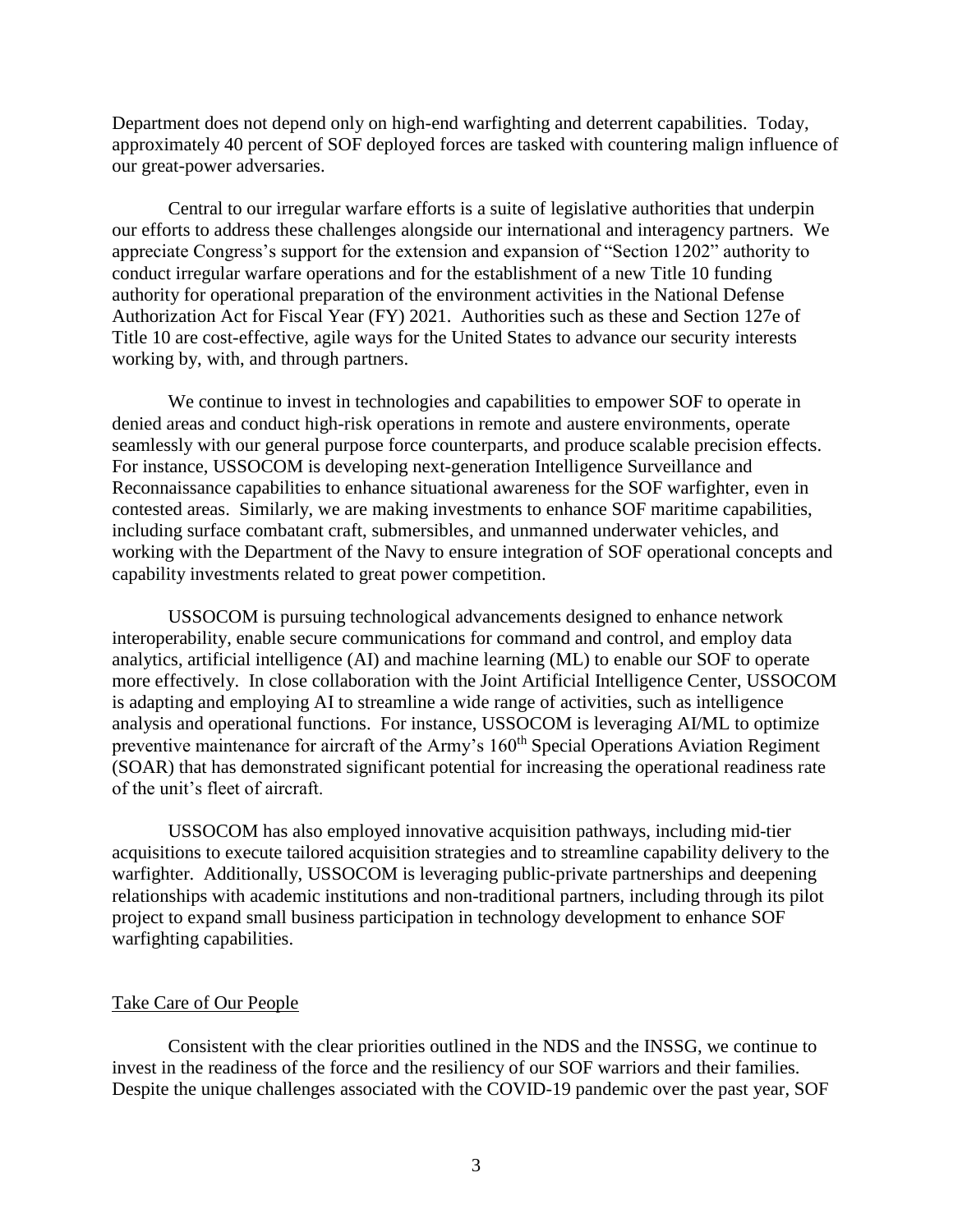have continued to maintain a high level of operational readiness in support of strategic priorities. COVID-19-related restrictions on CONUS and OCONUS movements have reduced flight hours and training opportunities, particularly alongside our overseas partners. Although the number of forces deployed overseas is down approximately 15 percent over the past year, nearly 5,000 SOF are currently deployed to 62 countries.

In the years following the terrorist attacks of September 11, the high demand for SOF resulted in a near-constant cycle of deployments for some capabilities. To address the strain caused by that operational tempo, we have taken a hard look at the forces that we can responsibly and sustainably provide to support global demand amid multifaceted and simultaneous mission requirements. Over the past several years, we have made considerable progress toward meeting the Department's requirement of a 1:2 deployment-to-dwell ratio across the force, meaning that a typical service member would expect to spend twice as much time at home station as on deployment. We continue to make progress toward achieving this target with now more than 90 percent of the force at a 1:2 ratio or better.

The additional dwell time spent at home station is not only contributing to increased predictability for the force and improved work-life balance, it is also enabling additional time for training, screening, rest, refit, and reintegration. USSOCOM has also continued to meet the Department's goal of fewer than five percent non-deployable military personnel.

In addition to monitoring metrics of SOF readiness, we are closely evaluating how SOF posture relates to our ability to sustain CT and crisis response operations along with high-priority missions. We are also focused on limiting SOF deployments to those that require SOF-specific capabilities and training. For instance, the establishment of the Army's Security Force Assistance Brigade has provided a capable General Purpose Force option for training and mentoring foreign security forces. The combination of these efforts has helped ease the strain of a high and unsustainable rate of overseas deployments for SOF personnel.

In addition to reducing the strain on the force due to high operational tempo, the SOF Enterprise is further enhancing readiness by taking a holistic approach to caring for SOF warriors and their families. With the strong support of Congress, USSOCOM has continued to develop its Preservation of the Force and Families (POTFF) program to address SOF-unique challenges and to optimize physical, psychological, social, and spiritual performance. The POTFF program leverages a combination of USSOCOM, Service, and DoD resources to meet the needs of the various SOF components and individual unit commanders. These programs include injury prevention/strength training, performance nutrition, rehabilitative care, improved access to behavioral health and suicide prevention, family and community programs, promoting healthy living, and reinforcing resiliency and spiritual fitness.

Participation in the POTFF human performance program and neurocognitive baselining are now mandatory for all USSOCOM personnel. Our SOF warriors recognize POTFF as an invaluable resource for their readiness and career longevity, and data collected from our SOF commanders indicates that the program is having a significant and positive impact on the mission readiness of their units. SO/LIC is currently collaborating with the command to develop standardized and quantitative outcome metrics to help inform future resourcing decisions, and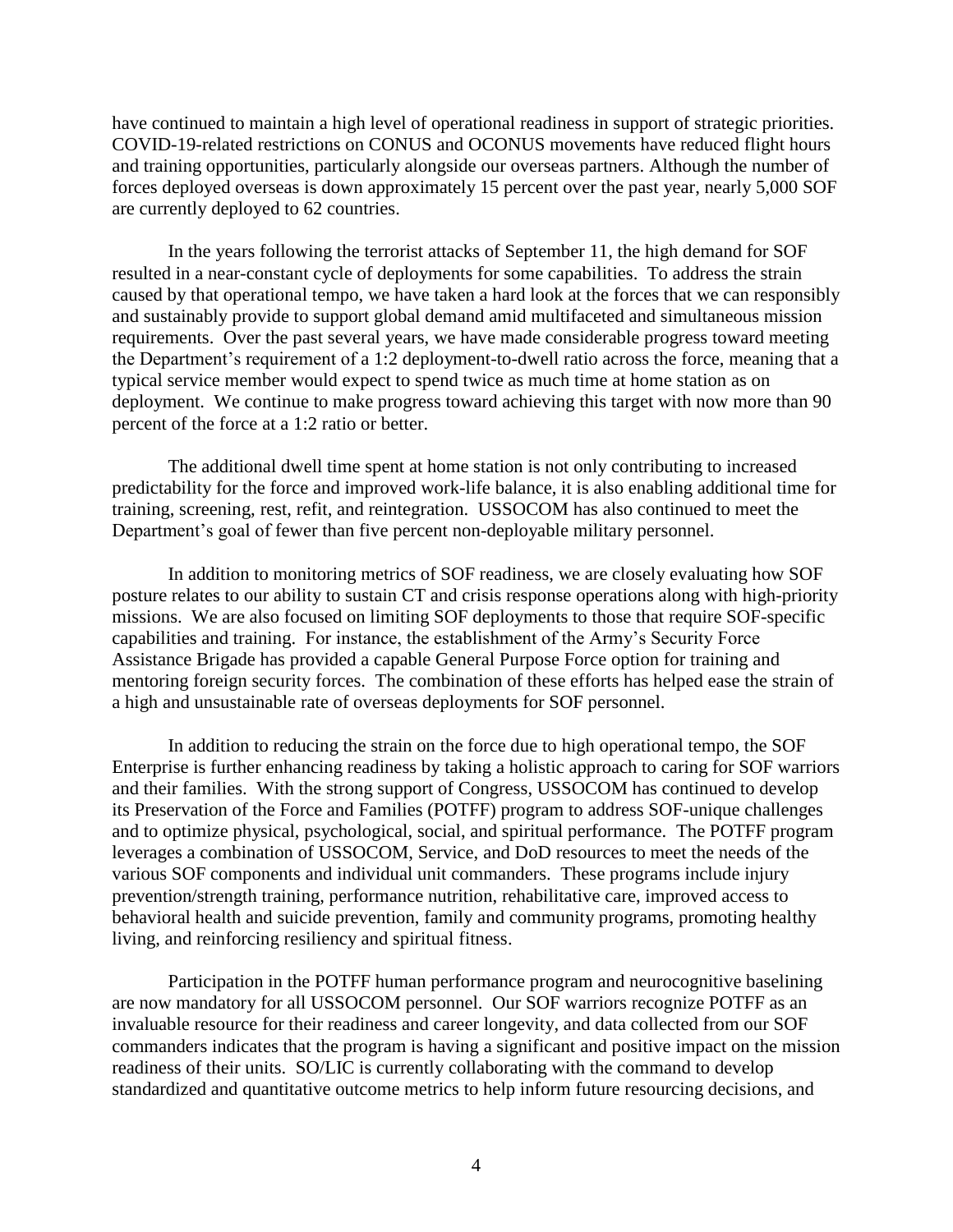we look forward to working closely with the committee to ensure we are achieving a solid return on this investment in our personnel.

Similarly, USSOCOM's Warrior Care program continues to provide specialized care for soldiers who have suffered physical or psychological trauma by providing SOF members and their families support through recovery, rehabilitation, and reintegration. We have no greater responsibility than to care for our SOF warriors and to provide them with a path to return to service and/or transition to civilian careers following their years of service. We appreciate the strong support of Congress for each of these efforts.

I remain concerned about instances of moral and ethical failings within the SOF community, and I know General Clarke shares this concern. Incidents such as these have no place in the military or our Department, and if not tackled head-on can erode morale and undermine trust and our moral authority with our partners and allies. I commend General Clarke for his initiative in directing a comprehensive review of SOF culture and ethics beginning in August 2019. The review was directed to address shortfalls and limitations of multiple previous studies and to build upon them to address enterprise-wide issues and to analyze data from across the SOF Enterprise.

SO/LIC strongly supported this effort, and SO/LIC personnel actively participated in the review, which entailed conducting in-depth interviews with approximately 2,000 personnel of all ranks within more than 50 SOF commands. Although the comprehensive review did not identify evidence of a systemic ethics deficiency, it did note that "in some instances USSOCOM's cultural focus on SOF employment and mission accomplishment is to the detriment of leadership, discipline and accountability," and it outlined concrete recommendations. My office is now helping to guide the Comprehensive Review Implementation Team, established to drive implementation of the review's recommendations. These recommendations address training and organization of the force, leader development, and the prevention of over-exertion on the force that we believe contributes in part to ethical lapses.

As we address challenges related to SOF culture and ethics, Secretary Austin has placed special emphasis on combatting sexual assault and addressing actions associated with extremist or dissident ideologies within the Department. The men and women who make up the SOF Enterprise deserve nothing less than a safe and supportive work environment – free from intimidation, harassment, and racial and cultural bias of any kind. We recognize that extremist ideology exists within our military, and we must ensure that our service members honor the oaths they have taken to uphold and defend our Constitution against all enemies – foreign and domestic. For this reason, Secretary Austin directed a Department-wide stand-down to allow senior leaders to discuss the importance of our oath of office, impermissible behaviors, and procedures for reporting extremist behaviors. I am committed to working hand-in-hand with General Clarke in leading this effort on behalf of the SOF community, ensuring that our efforts are closely aligned with top-level guidance and actions and policies taken by the Department and the Military Services.

We recognize that many of the solutions have not yet been fully implemented and that true cultural change will require a sustained and focused effort over many years. I look forward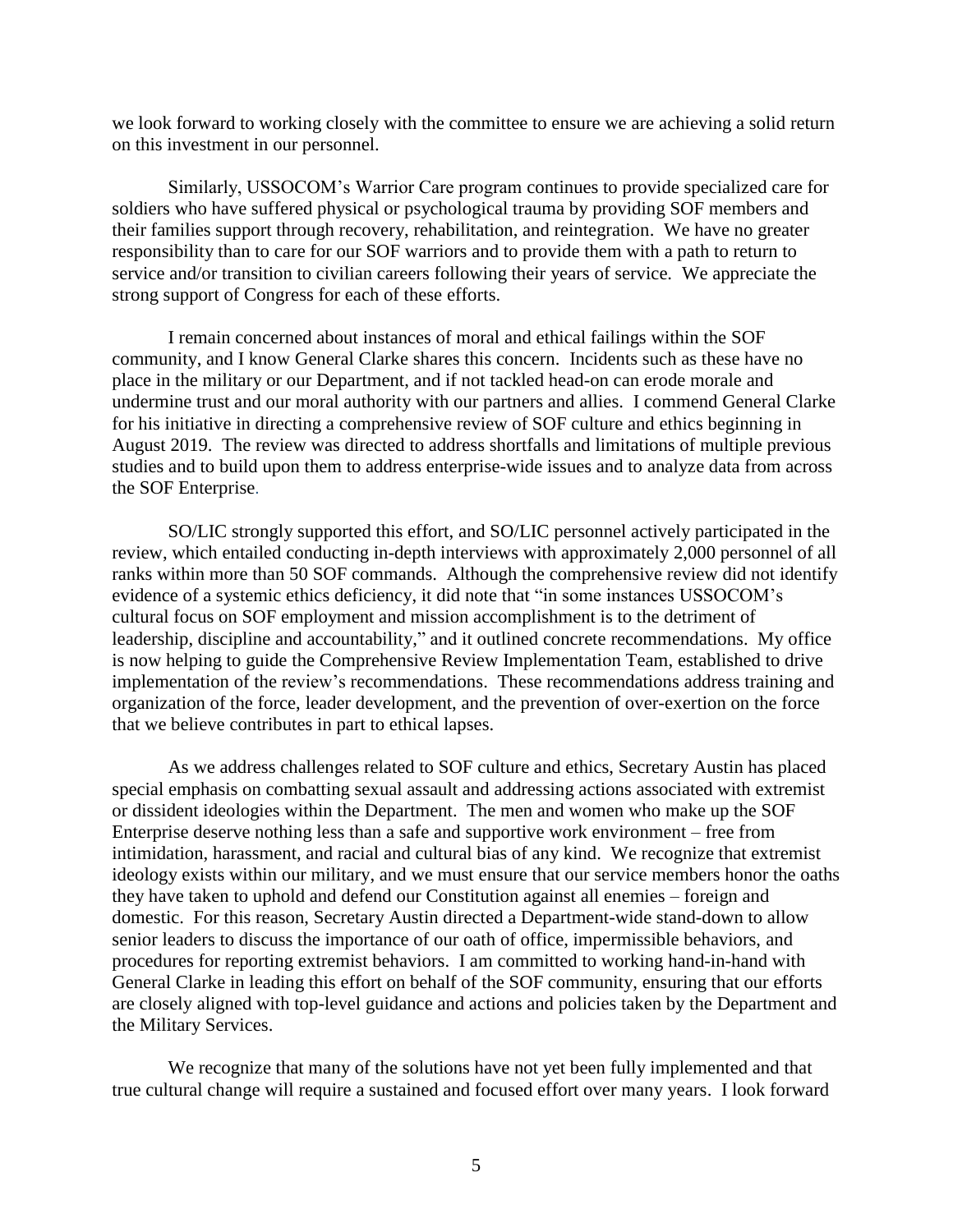to working with you and your staff as we strengthen the foundation of our culture and ethics throughout the SOF Enterprise. SO/LIC will continue to support this effort by focusing on those actions that fall within our administrative role overseeing the organization and training of SOF personnel and ensuring these efforts are adequately resourced. Working closely with USSOCOM and each of the Services, we will continue to develop and sustain a SOF culture of personal accountability that is worthy of the men and women that constitute our force.

We are similarly focused on enhancing the diversity within our SOF formation. As it stands today, our force is not adequately reflective of the American people. In addition to the moral imperative of addressing this challenge, we recognize that a more diverse force makes us more effective operationally by allowing us to draw upon diverse perspectives and talents and new ideas to enable us to prevail in the global contest for influence and legitimacy we are faced with today. Enhancing diversity within the force will become increasingly important as the Department places greater emphasis on operations in the information environment against foreign disinformation and malign influence.

Over the past year, ASD(SO/LIC) served on the Executive Working Group as part of the Department of Defense's Board on Diversity and Inclusion. A SOF officer on my staff sat on the DoD Board on Diversity and Inclusion to ensure that special operations-unique issues were reflected and considered as part of the overarching DoD efforts. Last year, SO/LIC, in partnership with USSOCOM's Commander and Senior Enlisted Leader, issued a memorandum to all SOF personnel emphasizing that diversity and inclusion is a strategic imperative to the mission of SOF. I co-chair, along with the USSOCOM Vice Commander, the SOF Executive Committee on Diversity and Inclusion to oversee and drive the development and execution of the USSOCOM Diversity and Inclusion Strategic Plan. I am pleased that USSOCOM has recently hired its first Chief Diversity and Inclusion Officer, and I look forward to working with the command as we collectively address this challenge.

In addition to addressing racial and cultural diversity within the SOF formation, we are also working to ensure that all SOF career fields are open to all who have the desire and meet the rigorous standards. Women have filled vital roles within the SOF community for many years, and we are proud that in the past year, two women have for the first time successfully completed the Special Forces Qualification Course and are currently serving as Green Berets. Although we recognize that we have much more progress to make in this area, these talented soldiers have blazed a path that we expect many others will follow.

Addressing each of these challenges will require a multifaceted, sustained approach, with a clear strategy, concrete objectives, and measurable benchmarks. Additionally, the continued institutionalization of ASD(SO/LIC)'s role in the administrative chain of command will provide additional avenues to highlight policy and resource issues affecting SOF, including diversity, ethics, and accountability. For instance, regularly occurring readiness briefings from USSOCOM to ASD(SO/LIC) now address sexual assault and harassment prevention and response, domestic violence, suicide prevention, COVID-19 vaccination rates, and accession/promotion by sex and ethnicity. SO/LIC brings unique perspective to these challenges, and you have my commitment that we will remain fully engaged.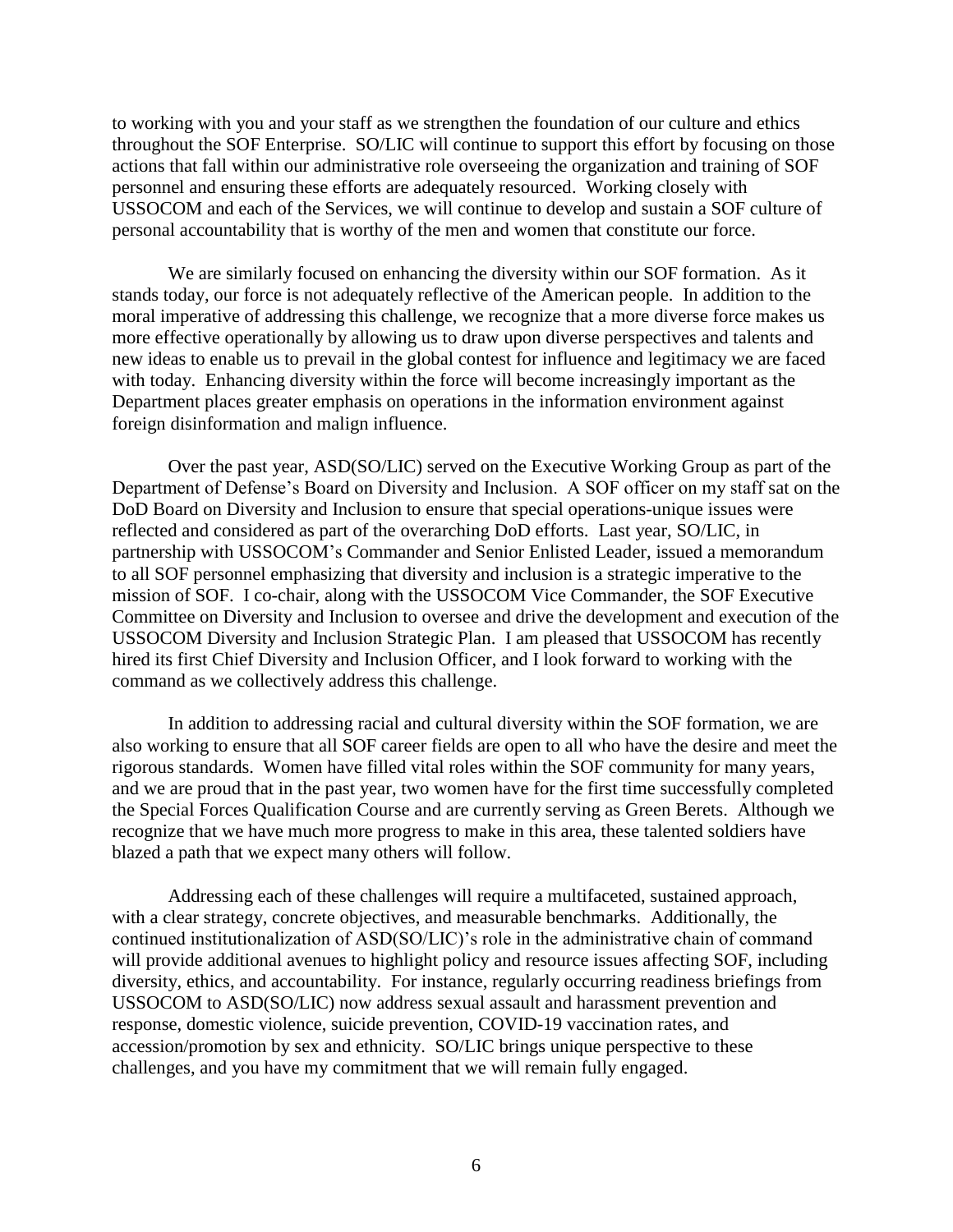#### Succeed Through Teamwork

Secretary Austin's Message to the Force challenges us to join forces with our partners and allies; work in partnership across U.S. departments and agencies, with Congress, and with private industry; and to build unity of effort and missions throughout the Department, including strengthening civil-military cooperation. The men and women of the SOF community excel in building strong and lasting partnerships, including with our foreign, interagency, and private industry partners. SO/LIC and USSOCOM continue to deepen our civilian-military collaboration across a wide range of issues, including SOF personnel and readiness, budget and acquisitions, special access programs, and legislative affairs.

Civilian control of the military is a bedrock principle of our democracy, and strengthening civilian institutions within the Department is a key priority of Secretary Austin. As the Secretary testified before this committee in his confirmation hearing, "the safety and security of our democracy demands competent civilian control of our armed forces ... the subordination of military power to the civil." We also recognize and appreciate the Congress's strong interest in empowering civilian leadership, both within the Special Operations community and throughout the Department.

The continued institutionalization of the ASD(SO/LIC)'s role in the administrative chain of command, as codified in Title 10, is one of many examples where the Department is making progress in empowering civilian leadership, oversight, and advocacy within the Department's decision-making mechanisms. Over the past year, we have made progress in strengthening civilian oversight of SOF, but we recognize that more remains to be done to realize the full intent of recent legislative reforms to strengthen the ASD(SO/LIC)'s role and to establish the Secretariat for Special Operations. Recent actions include designating ASD(SO/LIC) as a Principal Staff Assistant to the Secretary of Defense for Special Operations administrative matters, establishing a position of Deputy Assistant Secretary of Defense to lead the Secretariat and to assist the ASD with those responsibilities. The ASD(SO/LIC) also has been added to numerous senior Departmental decision-making bodies, in many instances marking the first time the SOF Enterprise has had representation and a voice in these discussions and decisions.

Enhanced civilian leadership and oversight are essential to advocating for SOF within the Department and tackling key issues affecting the SOF Enterprise. These elements also help ensure an independent and objective assessment of military capabilities and policy issues. Further institutionalization of the ASD(SO/LIC)'s administrative chain of command responsibilities will require continued close coordination with senior DoD leadership, USSOCOM, and Congress. I fully embrace this role, and I also recognize that there is more work ahead as we fulfill Congress's intent. As these efforts mature, I look forward to working with you, General Clarke, and other DoD senior leaders to ensure that these reforms meet the intent of Congress and serve the interests of the Department and the men and women of our SOF community.